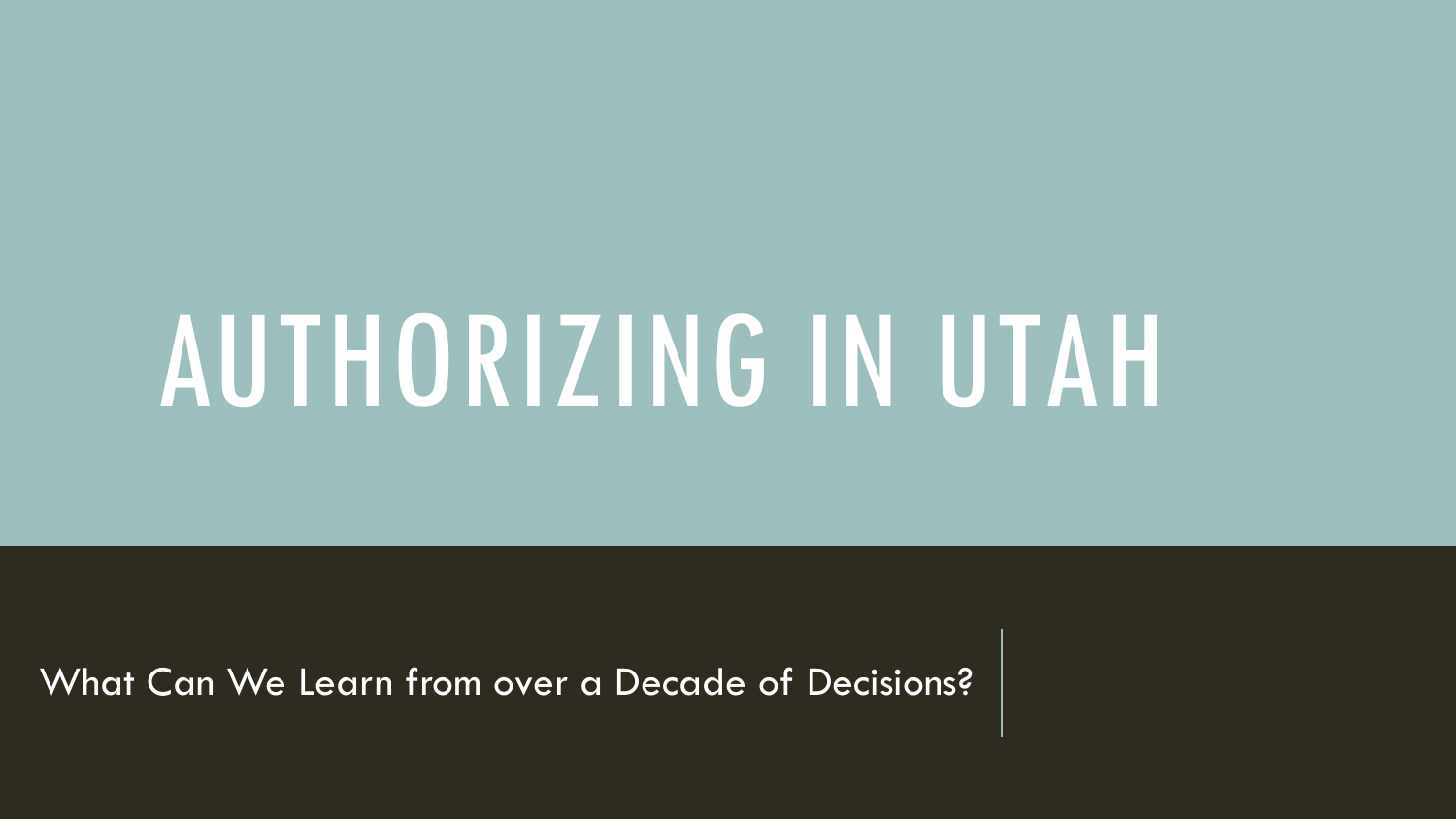## SCOPE

#### Analyzed

New School and Satellite Applications

- Since 2006
- Compared factors used in authorizing and oversight decisions
- Process

Overall authorizing snapshot

#### Not Analyzed

Expansions in detail Student Numbers Political factors "Closeness" of votes Types of schools approved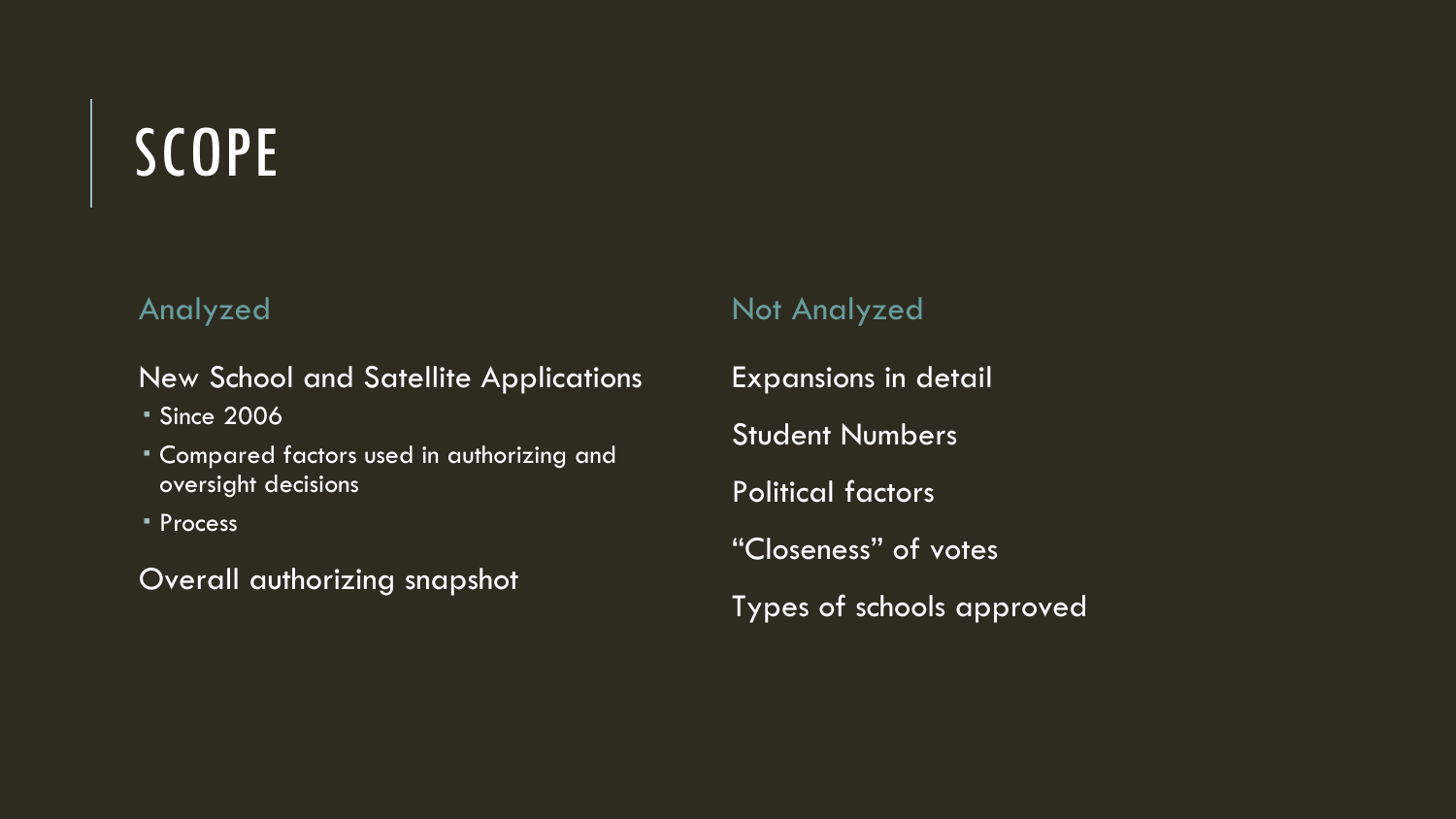## BY THE NUMBERS: NEW SCHOOLS APPLICATIONS



Aug. 2006 – Jan. 2018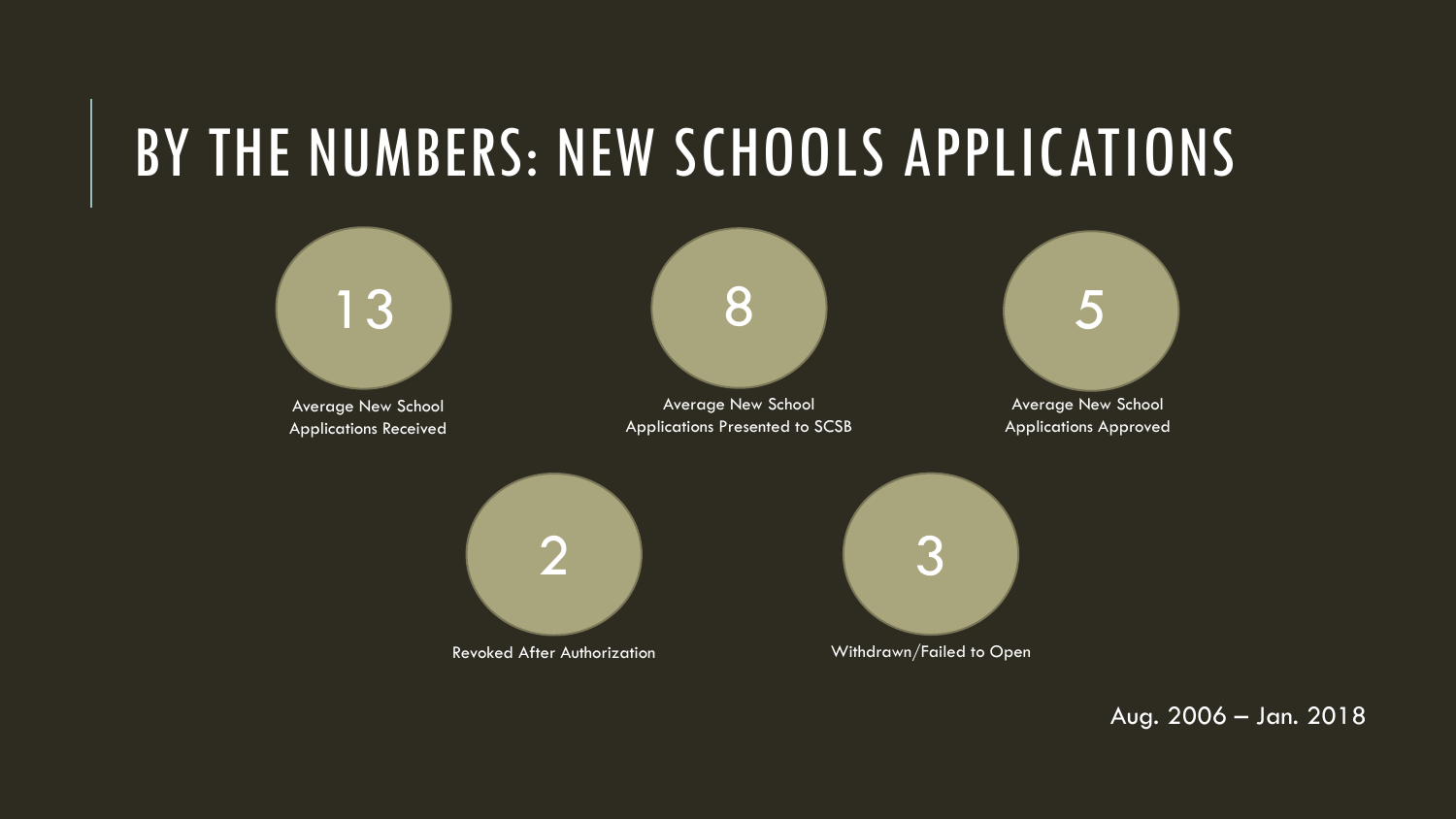# 23 59% PRESENT 1640% APPROVED **236% OPEN**

Of all 174 new school applications submitted to the SCSB  $\vert$  Since 2006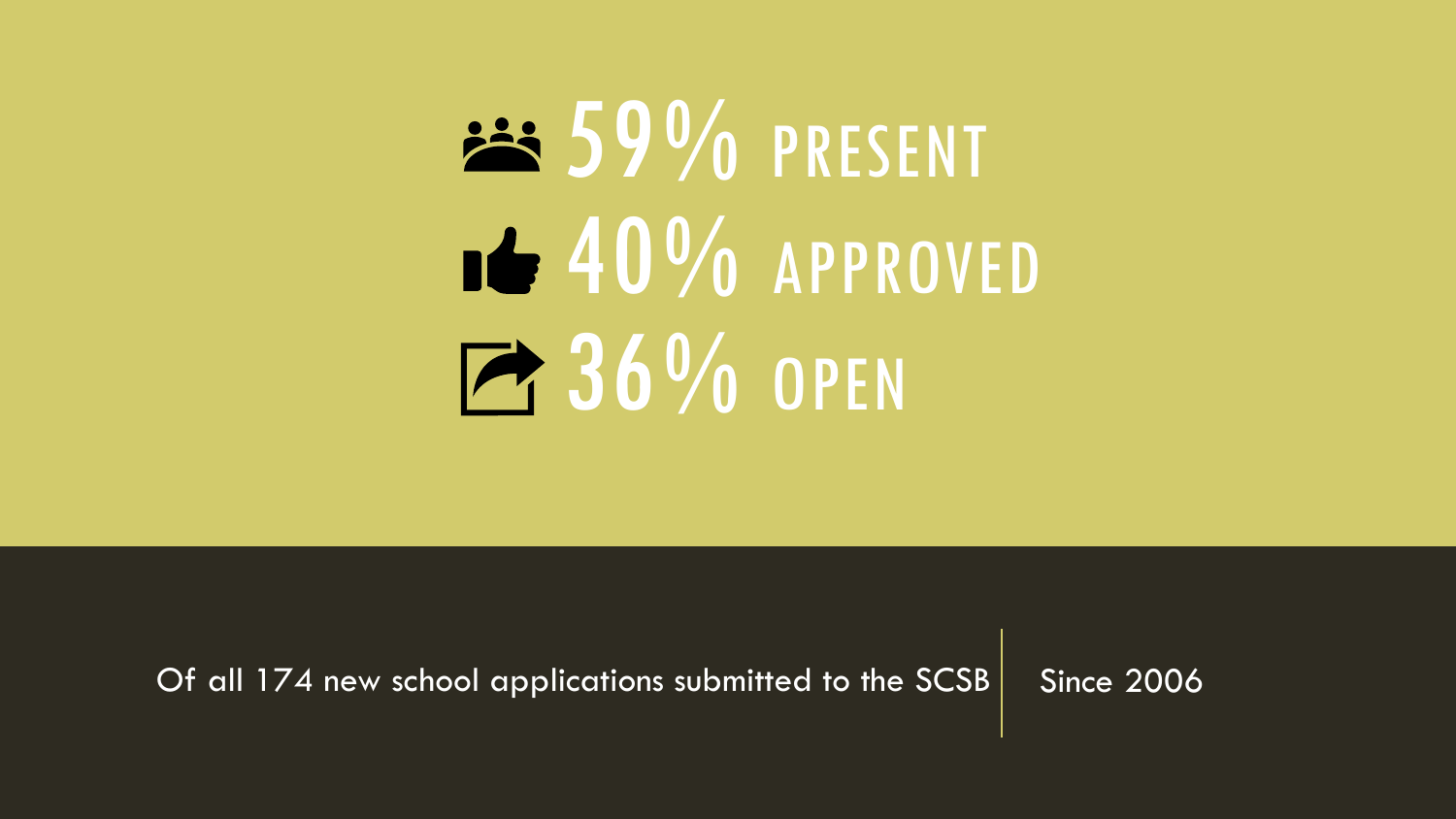## BY THE NUMBERS: SATELLITE APPLICATIONS

2007 – Approved in rule 2008 – First Application 25 – Total Satellite Applications

19 – Approved Satellites

76% - Approval Rate

95% - Approved Schools in Operation

6 – Schools in the largest network (American Preparatory Academy)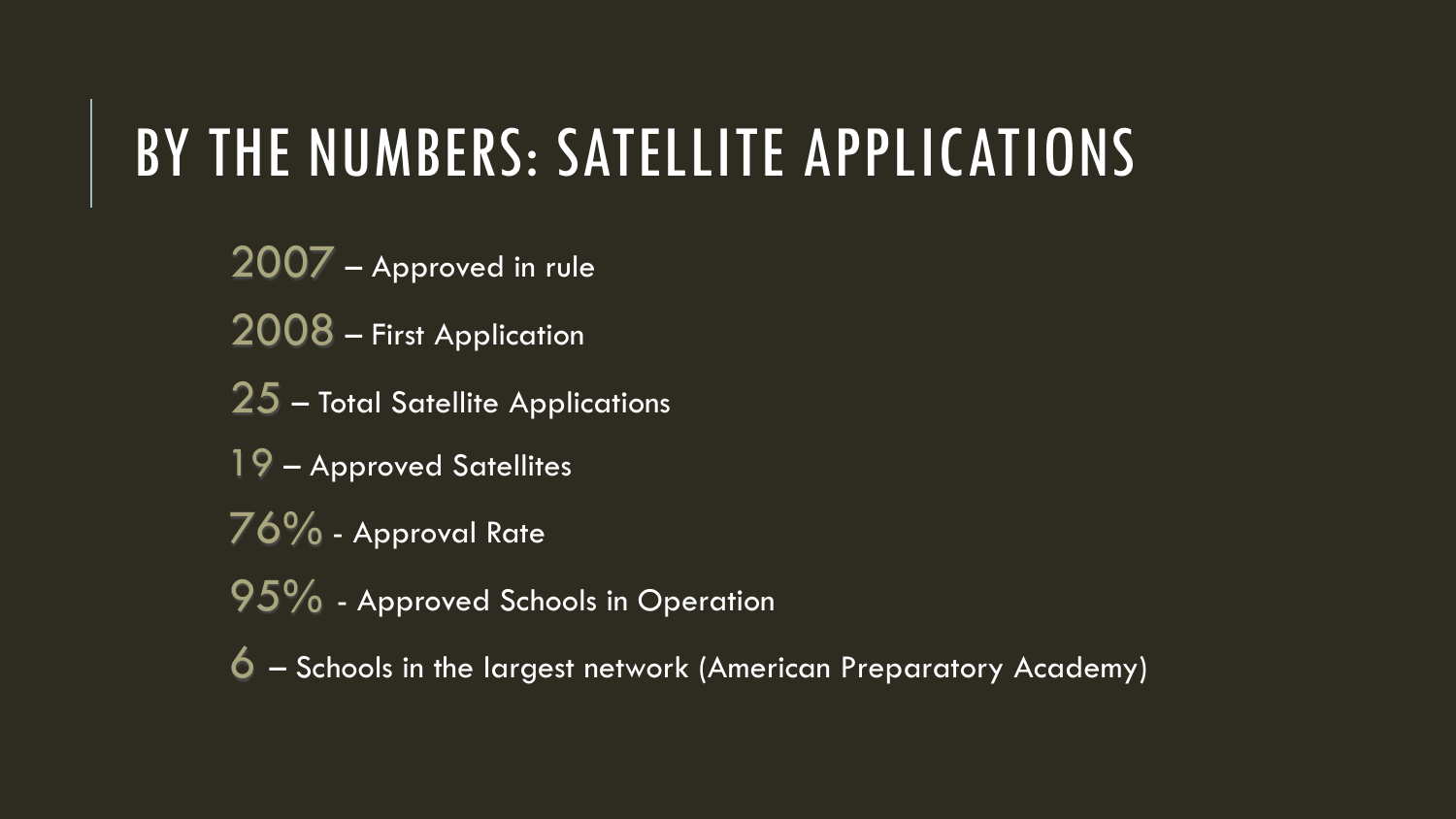All Applications



## AUTHORIZING TREND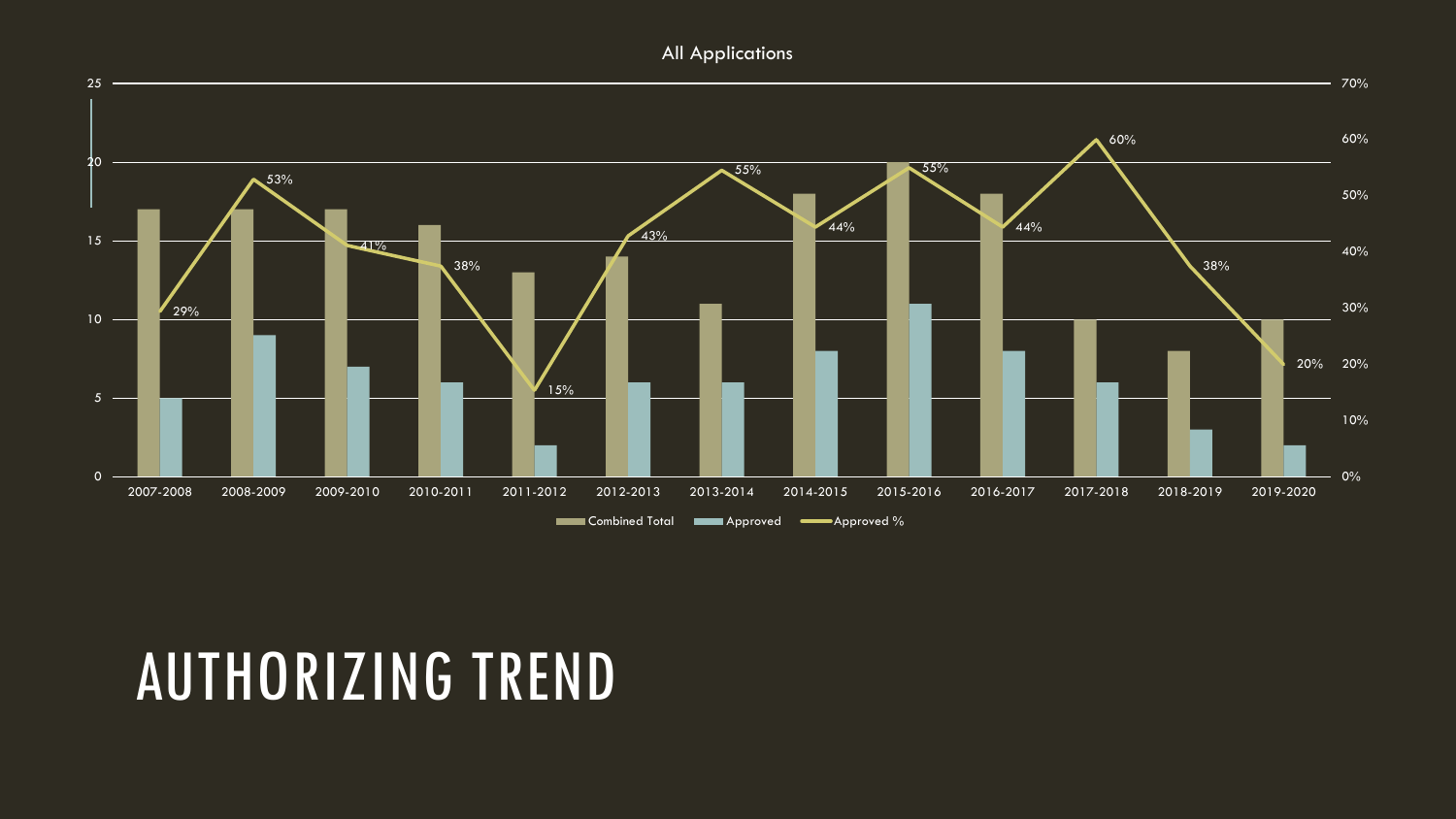## UNIQUE TO UTAH?



**7**average applications received nationwide

- 2016
- About a 50% decrease
- 2010-2015 Average = 13.7
- $2015 2016$  Average =  $7.2$

**7**average applications received in Utah

- 2017
	- A 50% decrease
- 2007-2017 Average = 14
- $2017 2019$  Average = 7

**35% 60%**

nationwide approval rate Utah's approval rate Utah's approval rate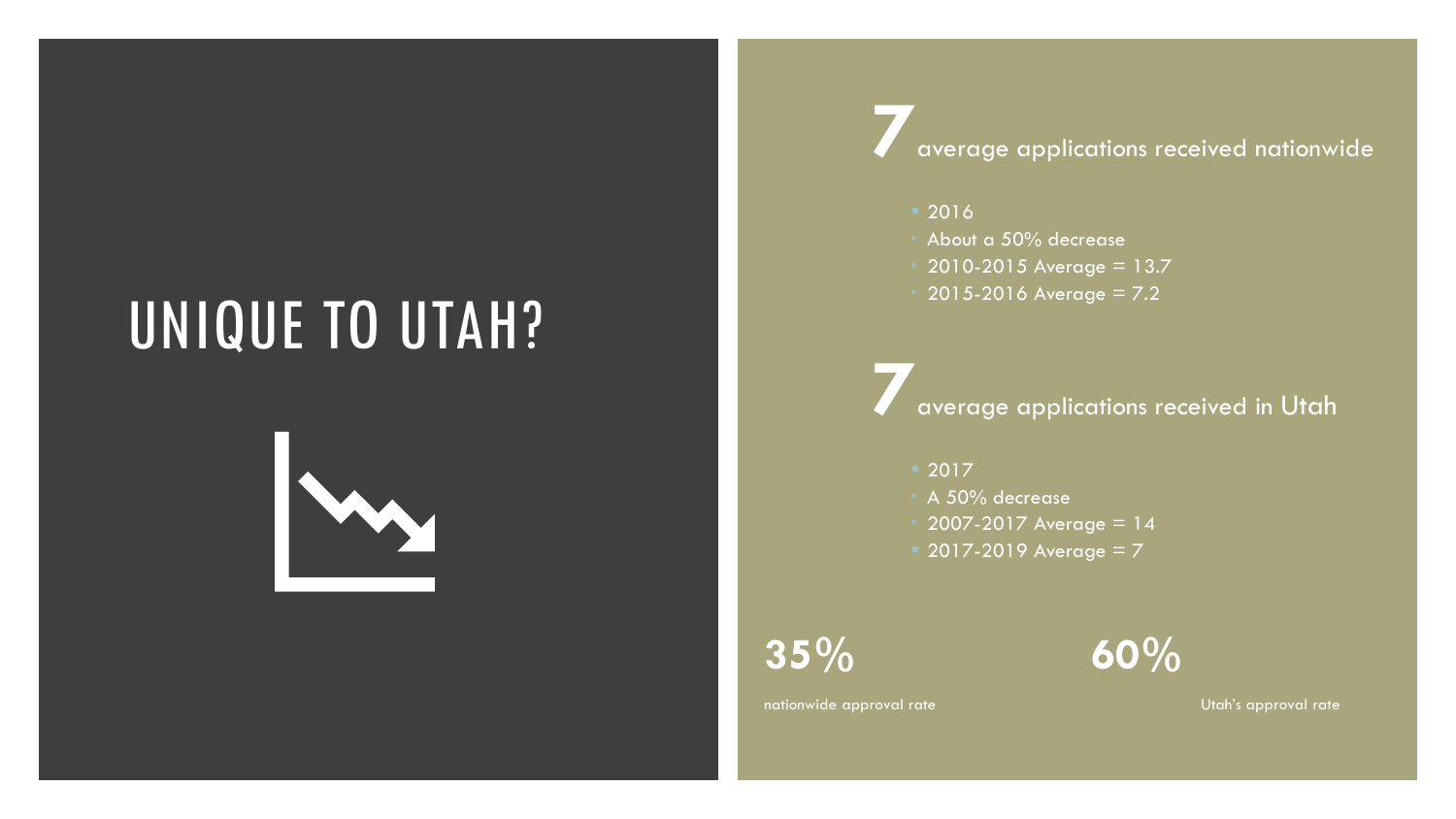## PROCESS THROUGH THE YEARS

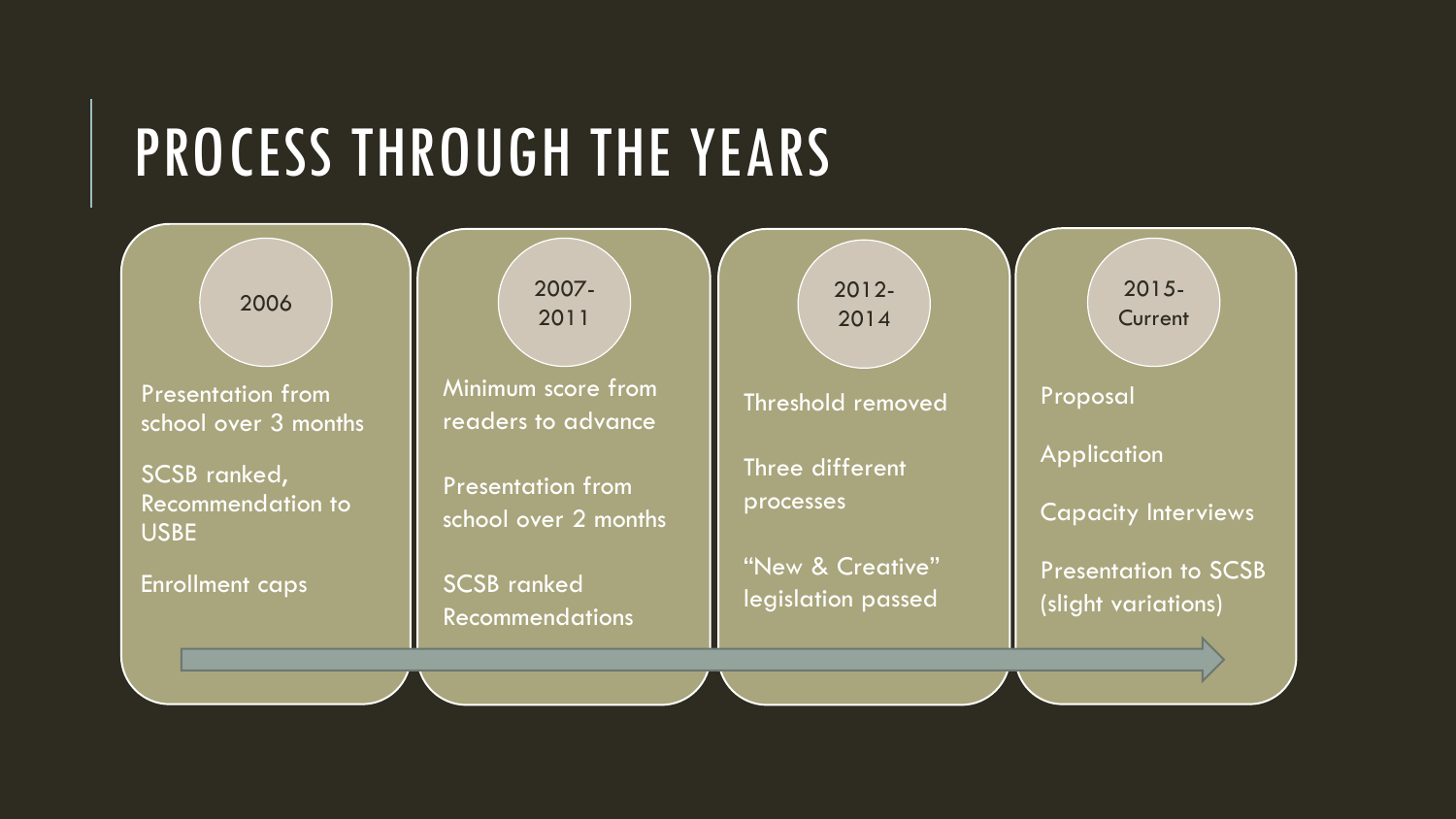## GROWTH VS. CLOSURE

## Growth Decisions

84%

LEAs max authorized enrollment post year 1

51% via expansion

33% built growth in

### Closure Decisions 5 LEAs "closed" after operating

### 2

LEAs authorization rescinded

#### 3

LEAs failed to open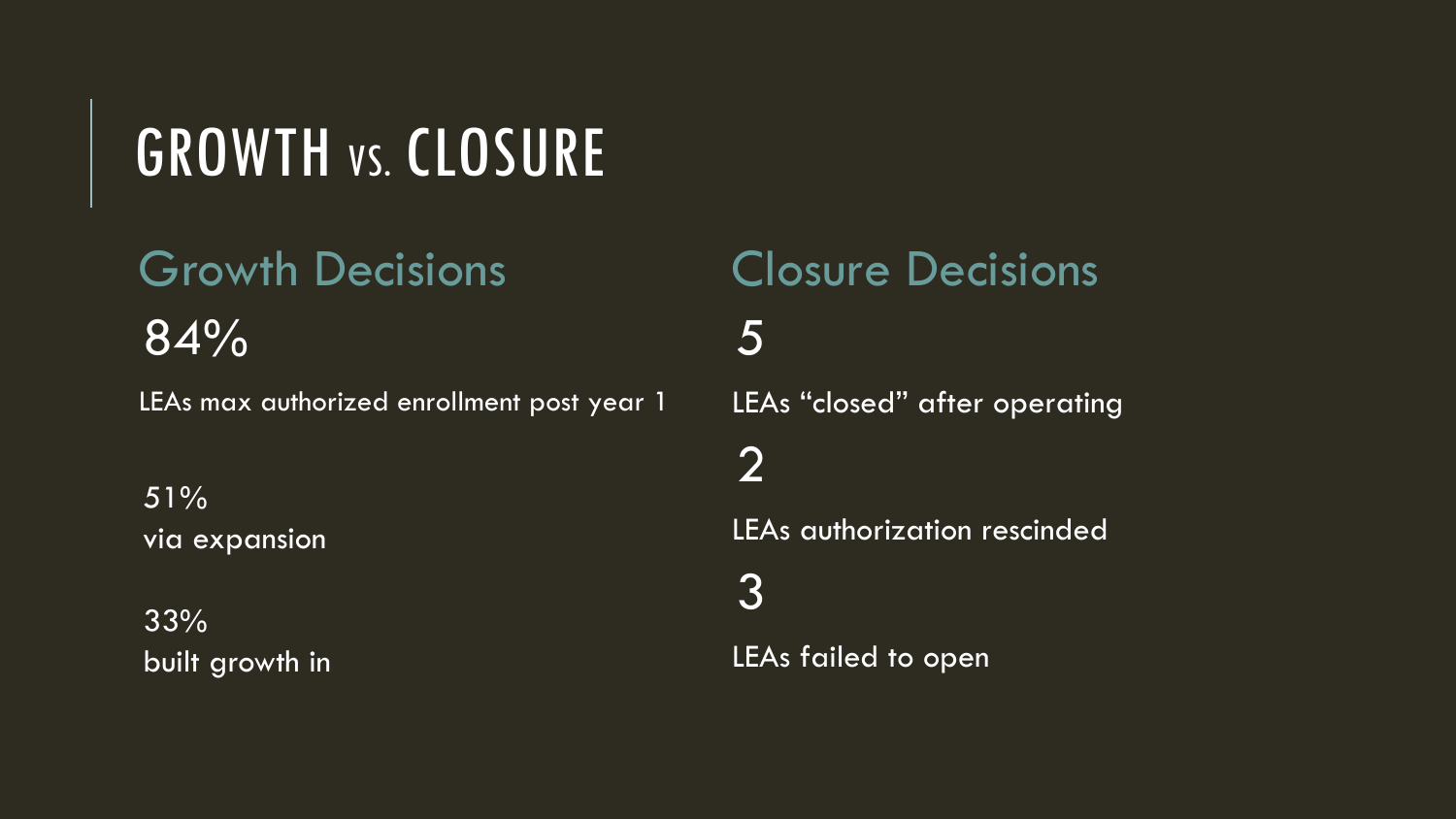## WHAT THE DATA TELLS US

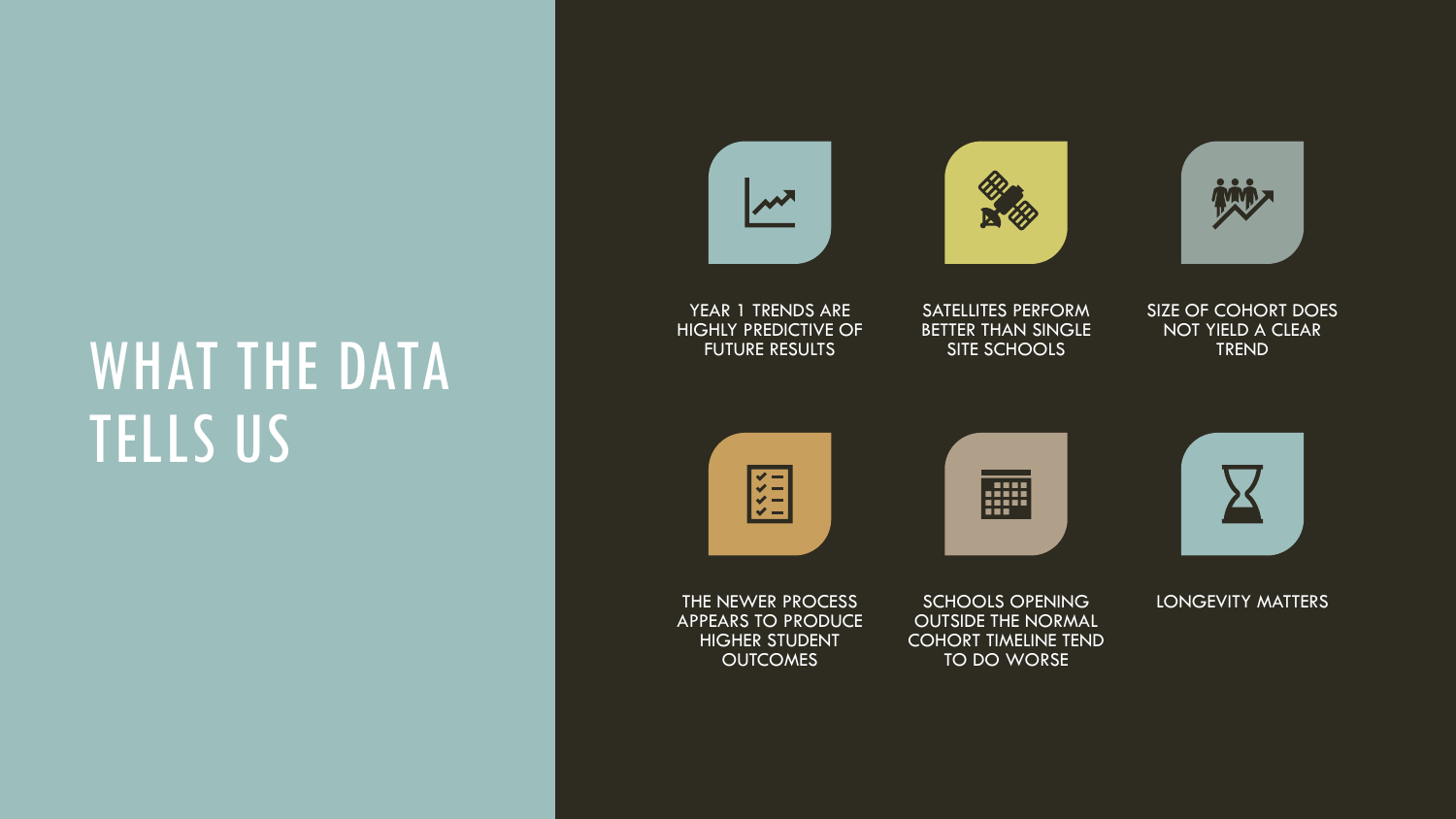## YEAR I TRENDS ARE HIGHLY PREDICTIVE



Trends seen in a school's first year of operation can be expected to continue.

In general, though performance may improve after the first year, the trend rarely does.

Those that are relatively high the first year tend to stay relatively high the following years, and vice versa.

The correlations between first year achievement and second through fifth year achievement are above 0.9 (1 is perfectly correlated).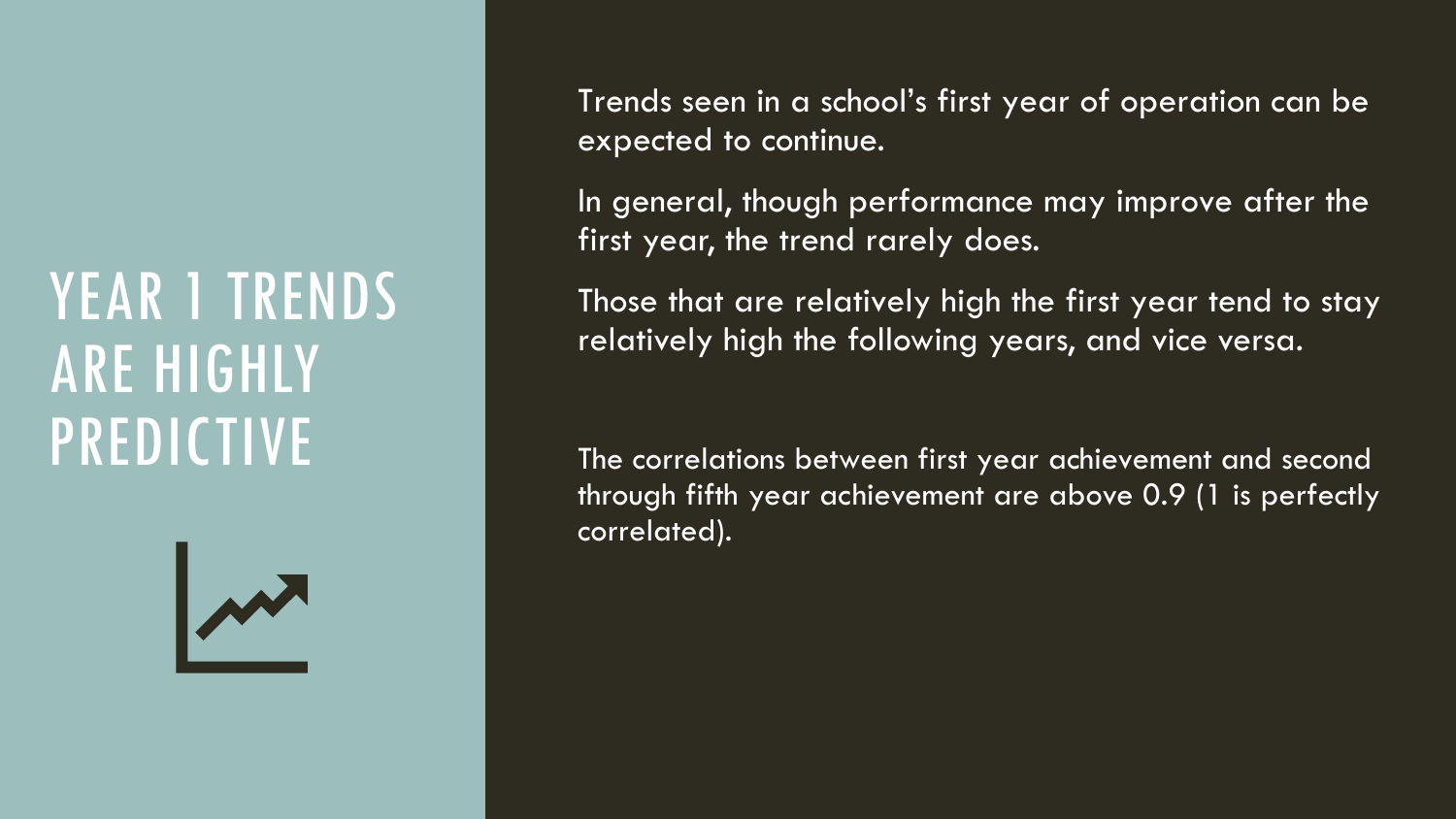## **SATELLITES** PERFORM BETTER



Schools who have opened a satellite (sponsor schools) tend to have slightly higher performance than standalone schools.

| <b>2018 Data</b>                 | Standalone | Sponsor |
|----------------------------------|------------|---------|
| <b>Retention Rate</b>            | 81%        | 84%     |
| <b>Language Arts Proficiency</b> | 42%        | 42%     |
| <b>Math Proficiency</b>          | 40%        | 42%     |
| <b>Science Proficiency</b>       | 44%        | 47%     |
| Language Arts Growth             | 53         | 51      |
| <b>Math Growth</b>               | 50         | 52      |
| <b>Science Growth</b>            | 49         | 51      |
| <b>Graduation Rate</b>           | 77%        | 71%     |
| <b>Transfer Rate</b>             | 8%         | 5%      |
| <b>Percent Enrolled of Max</b>   | 86%        | 95%     |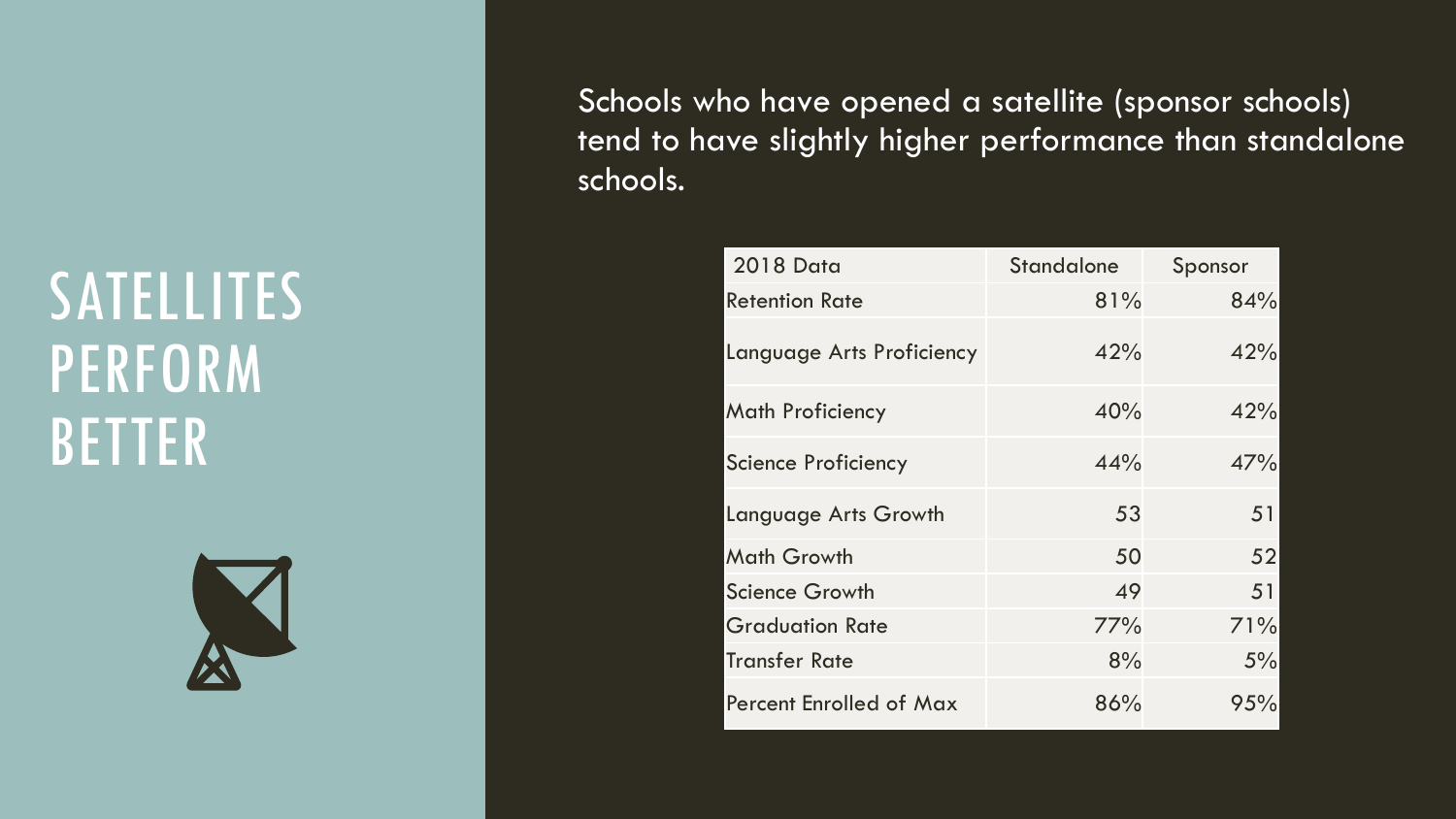## **SATELLITES** PERFORM BETTER



Satellites also tend to have better outcomes than new schools, but initially have lower outcomes than what their sponsor school had.

- First year enrollment at satellite schools tends to be lower than new schools, but this improves over time.
- While satellite schools overall tend have higher performance than new schools, this is not true for all satellite schools. Sponsor schools that have average to below average performance tend to have satellite schools with below average performance.
- In looking at 2018 performance, satellite schools had lower performance than their sponsoring school. They also had lower performance than standalone schools. However, this could be due to number of years opened.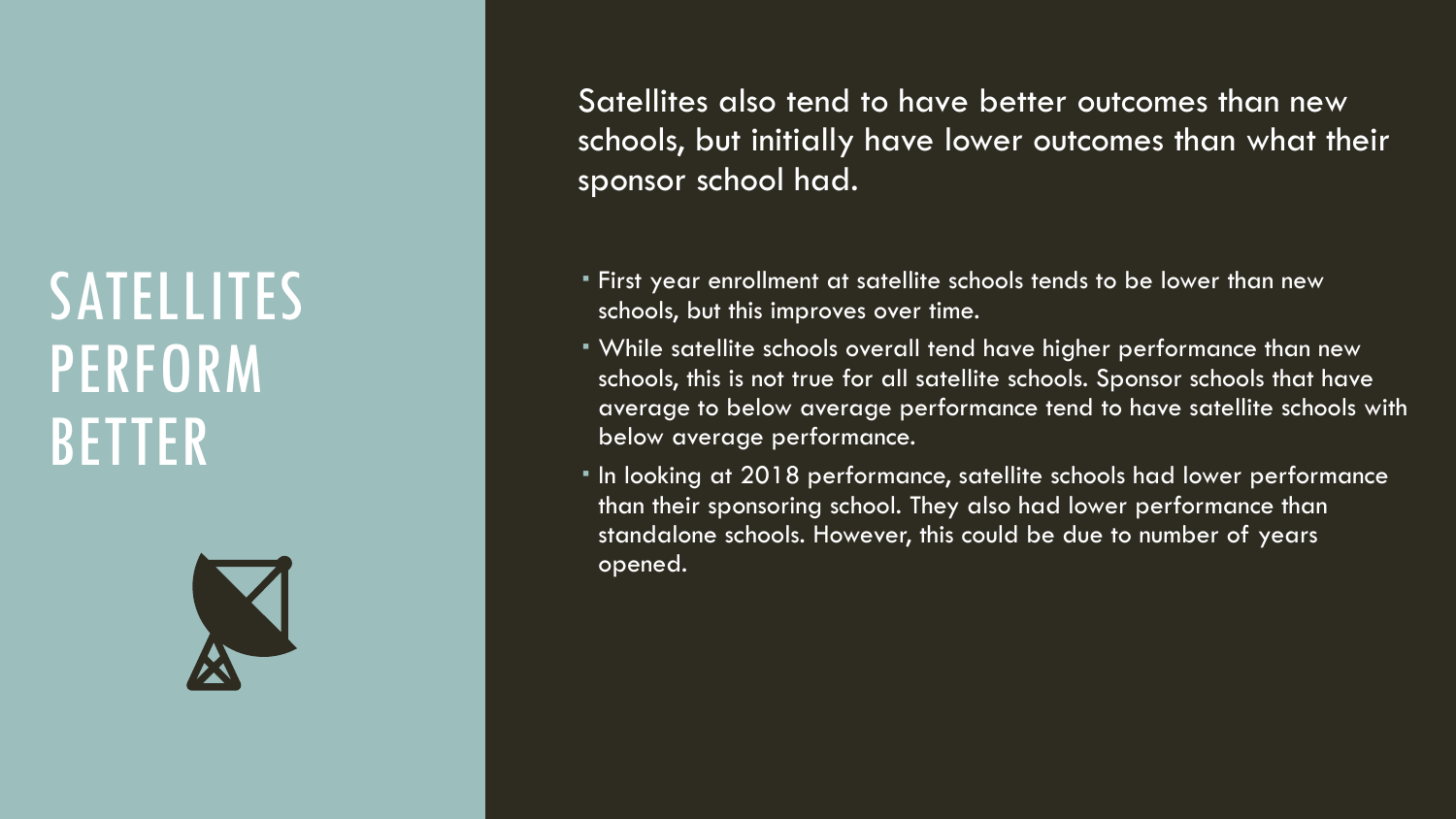## SIZE OF COHORT DOES NOT YIELD A CLEAR TREND

Schools that were opened in smaller cohorts had higher growth and enrollment.

Schools that were opened in **larger** cohorts had higher achievement.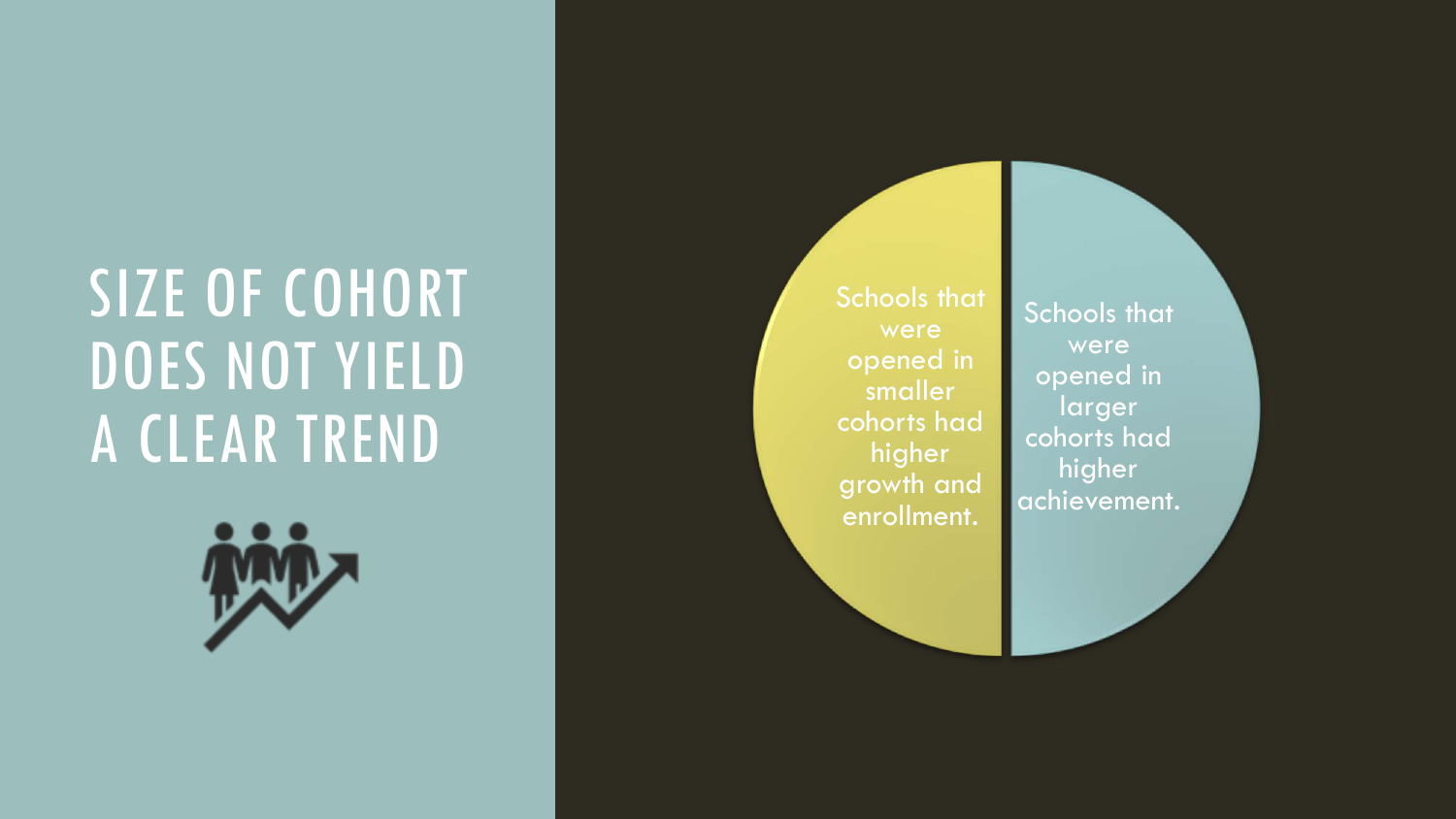NEW PROCESS PRODUCES HIGHER STUDENT **OUTCOMES** 



Assess the impact of changes to our authorizing process is difficult due to availability of data.

However, it appears the changes may yield better outcomes.

- The biggest improvement in growth data was between when there was a threshold score prior to SY14 openings and after SY14 openings.
- There is improved achievement in more recent cohorts, with better outcomes for those opening SY15 or later.
- Enrollment measures have decreased over time. This, however, may not be a result of our process.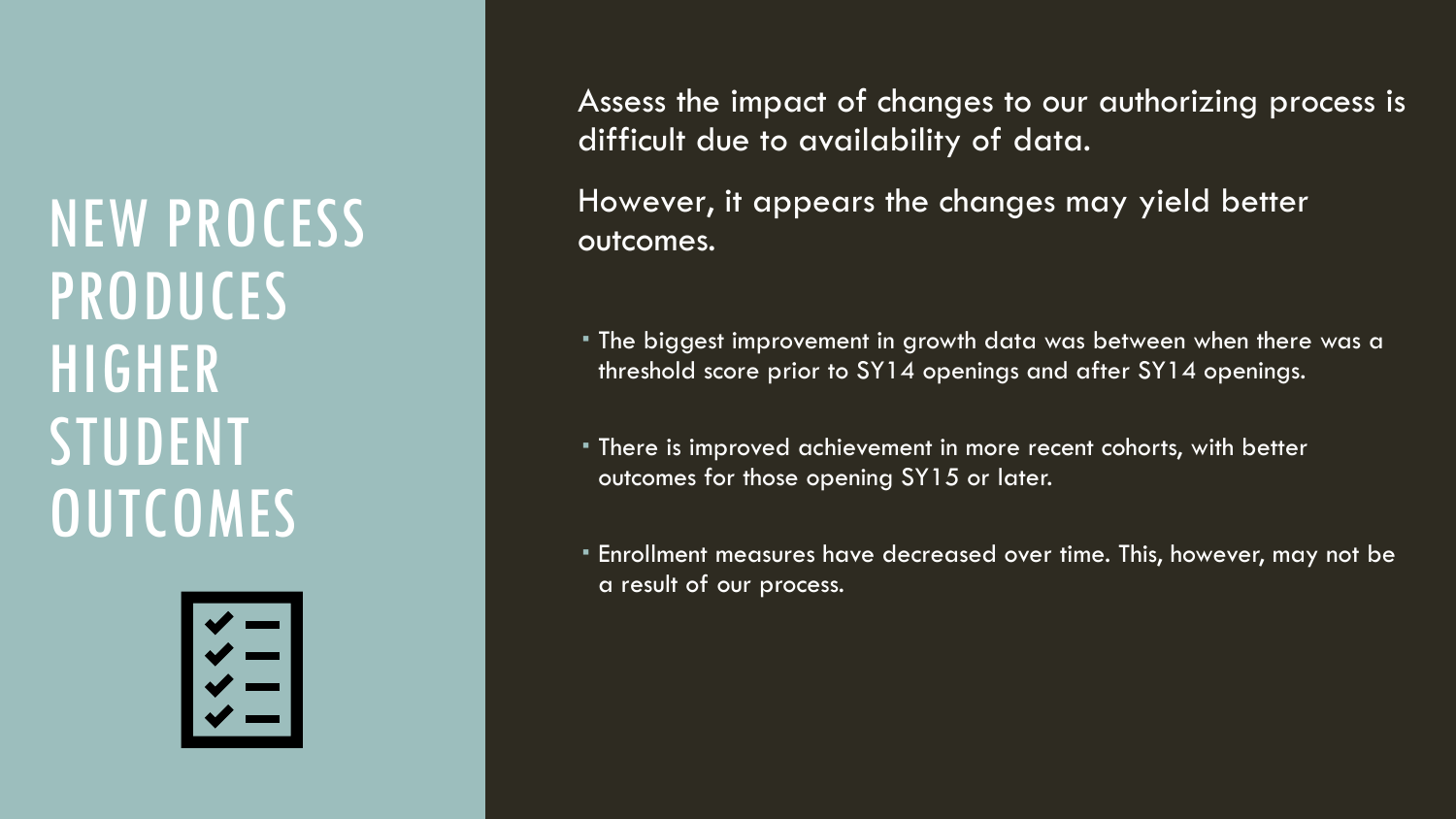**SCHOOLS** OPENING EARLY/LATE DO **WORSE** 



Schools opening outside the normal cohort timelines tend to do worse.

Schools that were approved late in the year, but opened with their cohort, had some of the lowest student outcomes on all comparisons performed.

Schools which opened early had lower growth and enrollment data.

Schools which delayed opening also tended to have lower outcomes. The only clear exception was retention.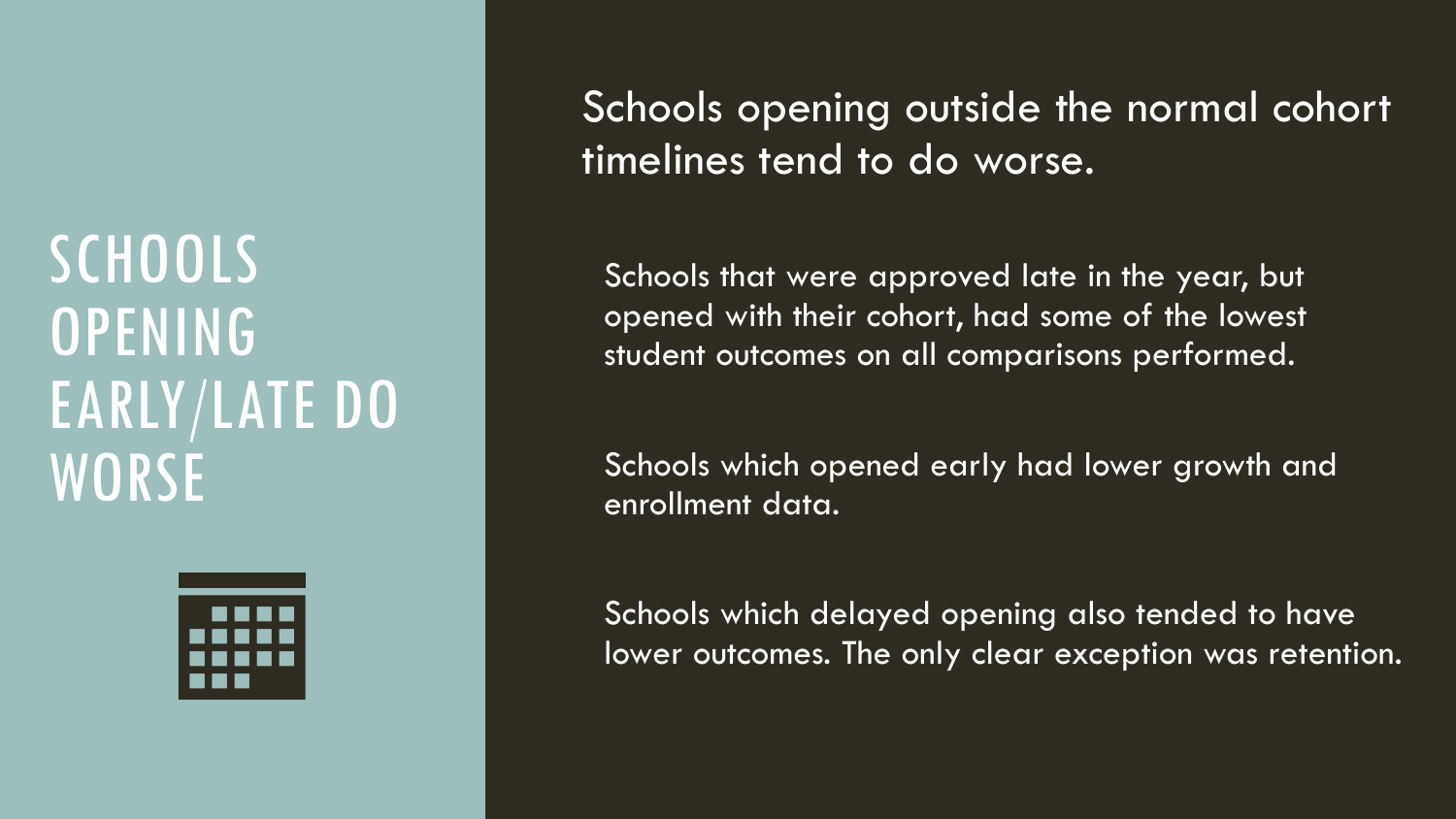## **LONGEVITY MATTERS**



Generally speaking, schools opened the longest have the best outcomes. What can a school achieve over 15 years?

Often, we are comparing a school with a 5-yr life span to one with 3x the experience.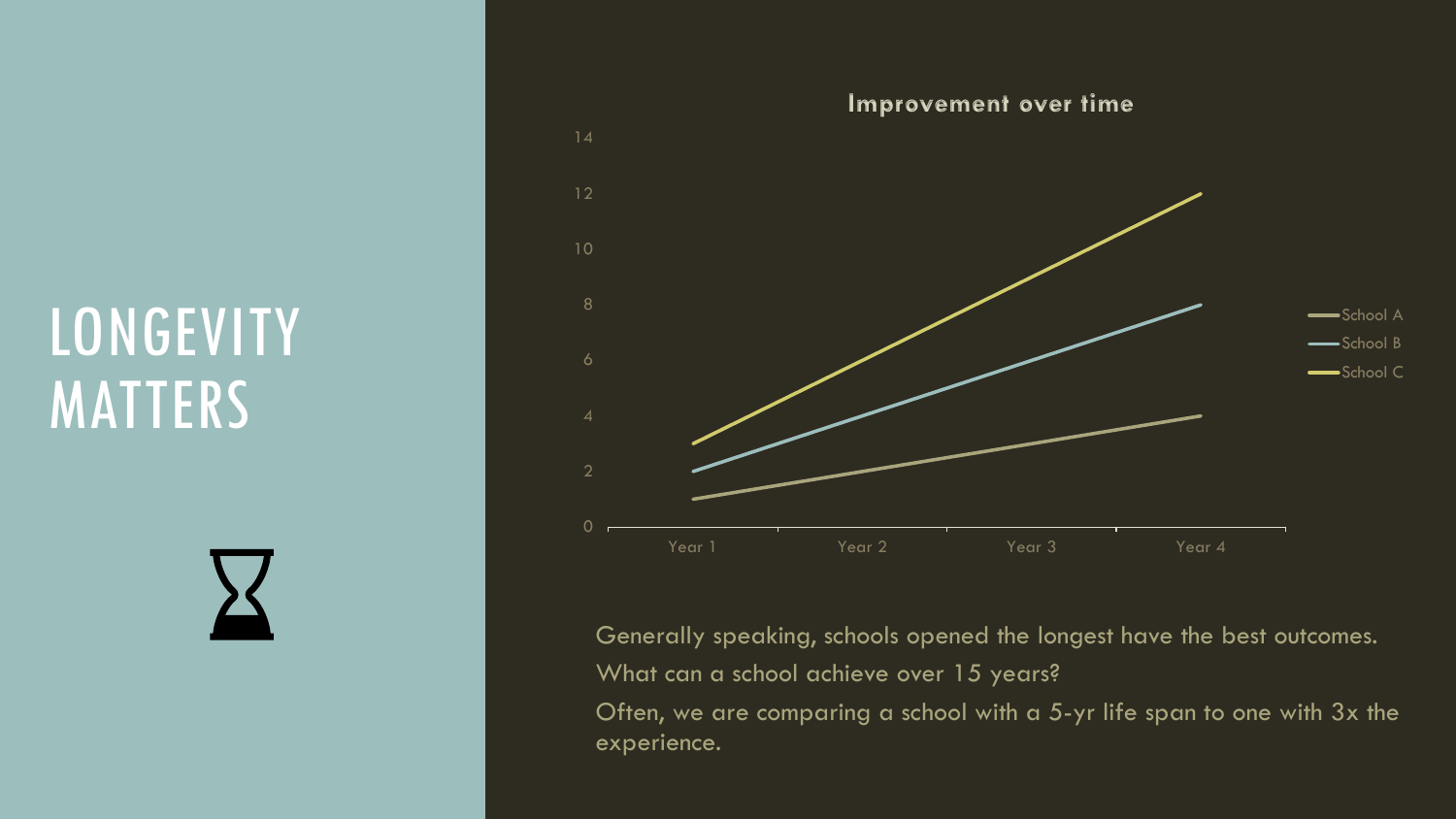## IMPLICATIONS FOR STUDENTS

In all decisions, we first and foremost assess the impact on students.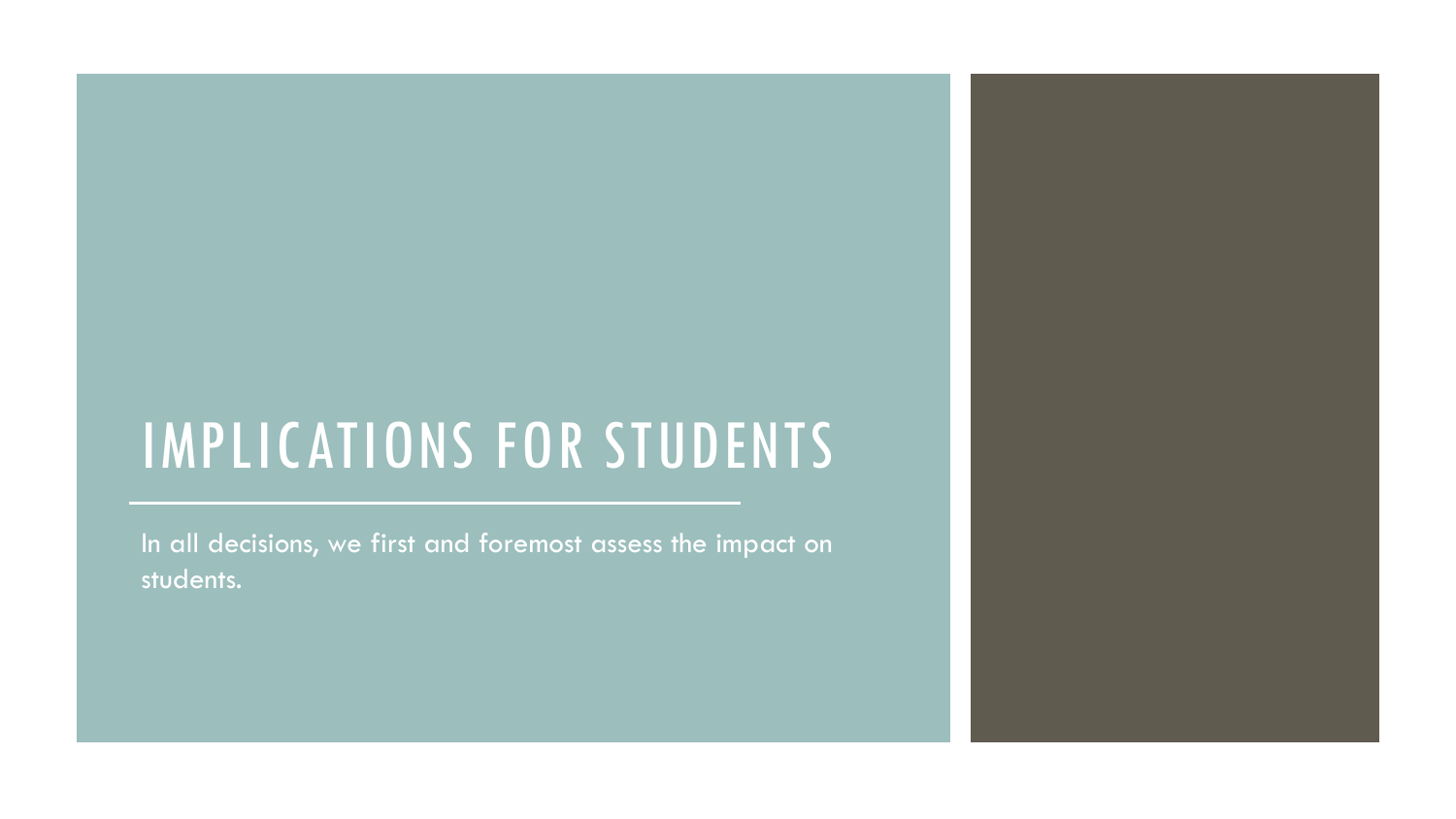## IDEAS FOR AUTHORIZING CHANGES

We do not need to wait until the third year of operation to know if a school is good

Do not allow early/expedited opening or late approvals

Analyze delays – time will not fix issues

Only replicate above average sponsoring schools

Open as many high- quality schools as interested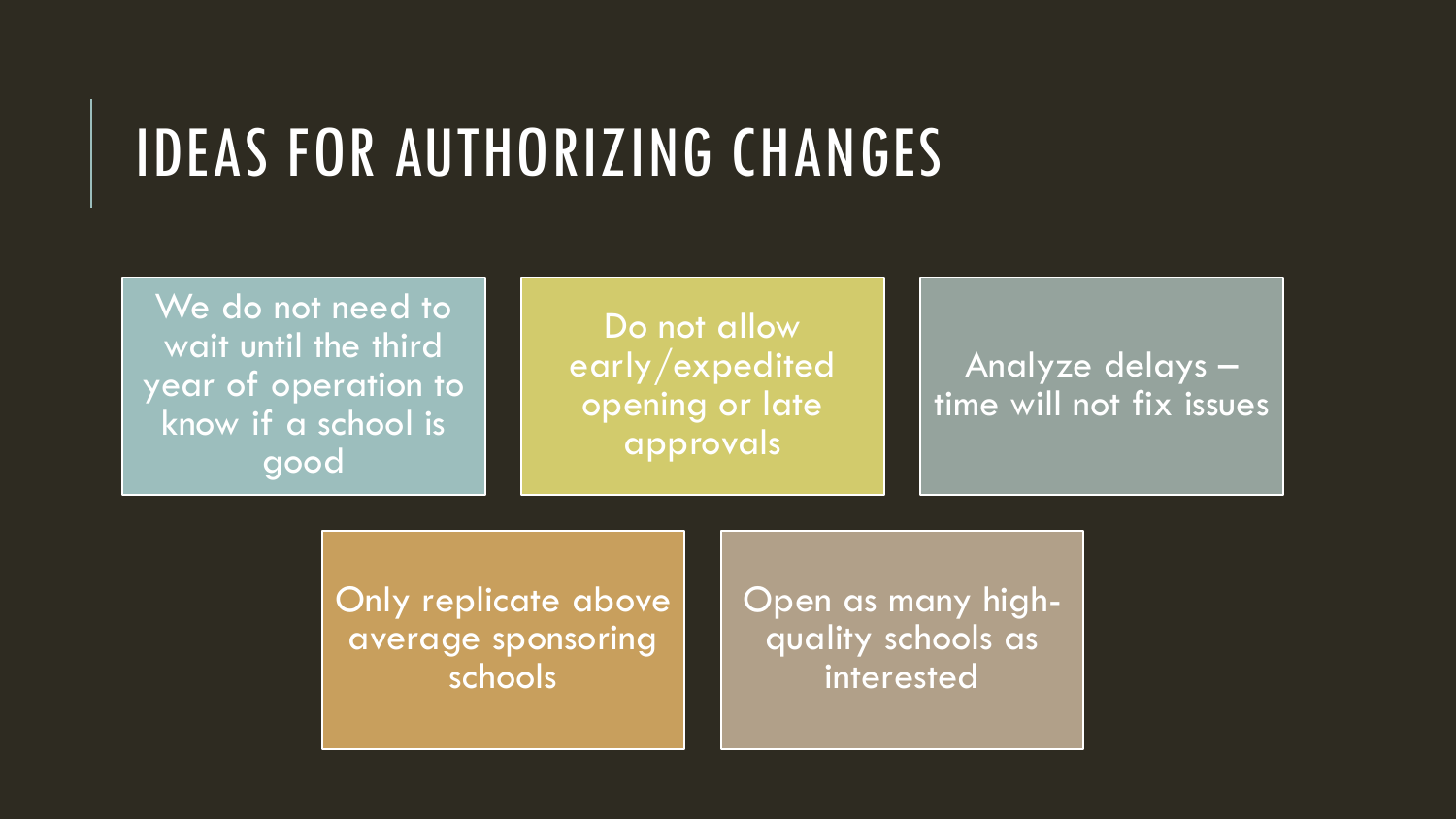## QUESTIONS THE DATA RAISED



Does a satellite school's proximity to its sponsoring school cause the enrollment issues?



Criticality of the school leader?



What are the top and bottom schools doing differently? Who and Why?





What are the migration patterns of students?

Does the distance between achievement points increase or decrease over time?